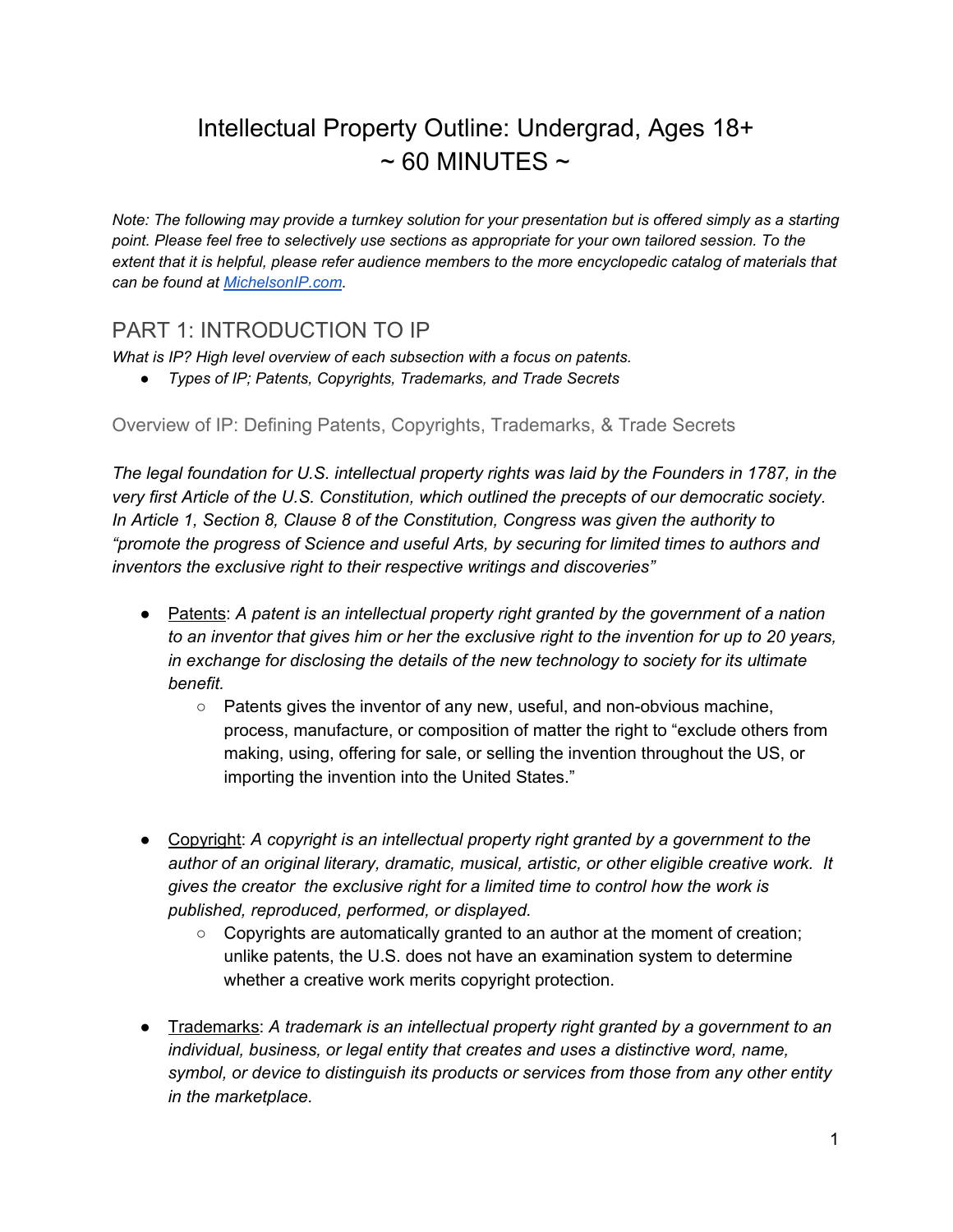- Trademarks are different from other IP rights in that they are not limited in duration, trademarks are granted in perpetuity, and they exist only in conjunction with commercial activity.
- Trade Secrets: *Trade secret law is a source of protection for intellectual property that serves as an alternative to patent or trademark law; requiring that the intellectual property not be publicly disclosed.*
	- Trade secret law provides indefinite future protection, so long as the trade secret stays a secret; and offers protection and prevents the disclosure or use of the trade secret by one whom the secret was disclosed in confidence.

## PART 2: IN DEPTH REVIEW OF PATENTS IN THE U.S.

The History of Patents & The U.S. Patent System

## **The History of Patents -** *What are the origins of the patent system?*

- Patent-like incentives first appeared in ancient Greece in 500 BC, and continued to spread throughout Europe through the 1700s. Early patent systems reinforced the wealth of elites instead of the welfare and productive capacity of the whole of society.
	- British patent application fees, for example, were more than 11 times the per capita income of the average citizen. This restricted innovation to a small sector of the population.

#### **Foundations of Patent Protection -** *W hat is the rationale for issuing a patent?*

- **●** As the first country in the world to incorporate intellectual property rights in its national constitution, America's founders viewed intellectual property rights as vital to the nation's economic survival.
	- **○** They consciously designed a patent system that would do what no patent system had ever done before — **stimulate the inventive genius and entrepreneurial energy of the common man**.
- The founder's philosophy of the value of intellectual property rights can be explained with two justifications:
	- Bargain Theory: In exchange for inventing something useful, society gives the inventor the exclusive right to his invention for a limited time, after which it goes into to the public domain and belongs to society.
	- Natural Rights Theory: Discusses the inventors' inherent rights of property. In exchange for disclosing to the public the nature and details of the invention, the Constitution authorizes the government to enforce the inventor's exclusive property right to that invention for a limited time.
- From these theories rose today's U.S. patent system, satisfying two broad goals: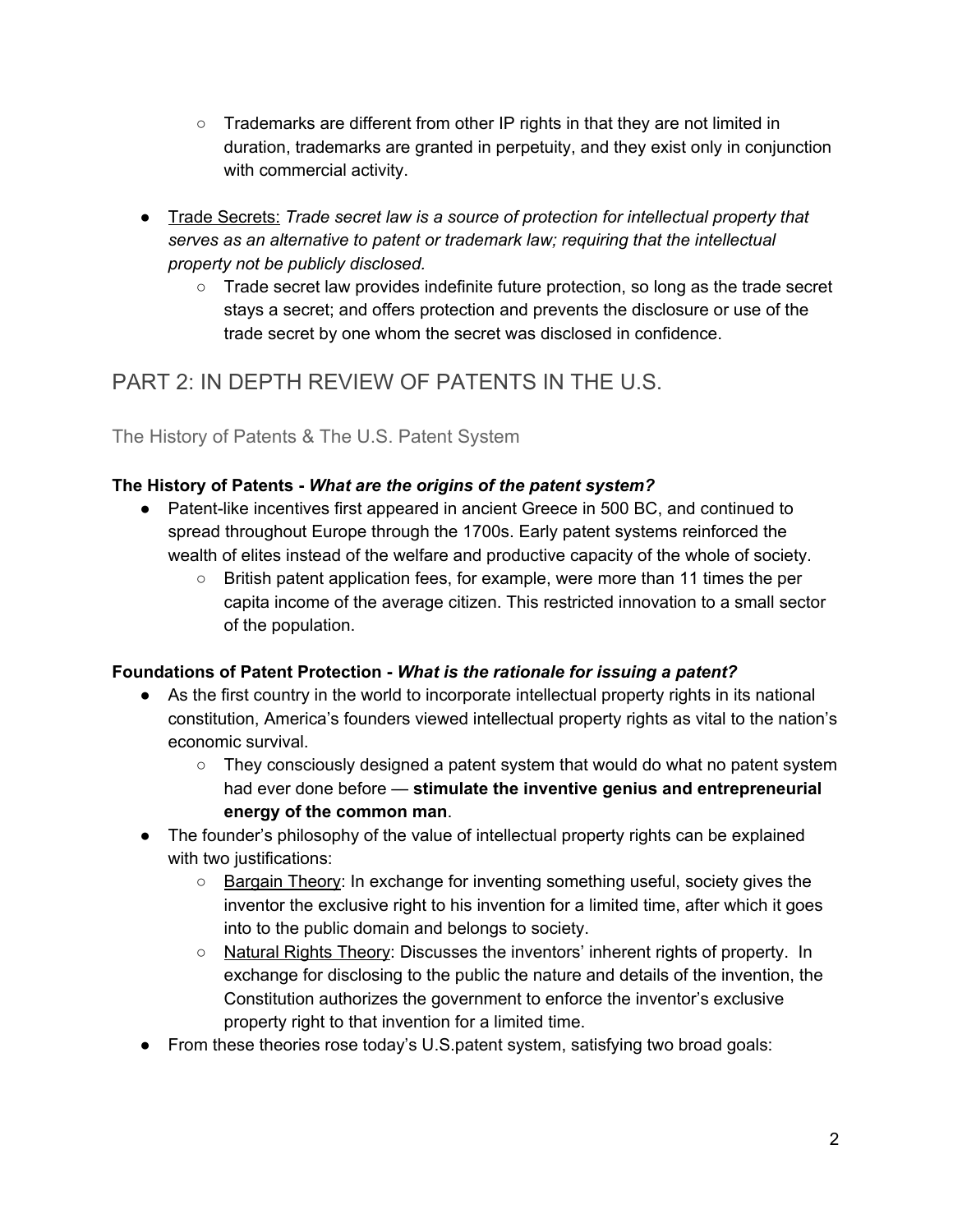- Stimulates invention: The inherent property rights of inventors and authors to their creations are protected, thereby helping to ensure that the wellsprings of creation and productivity do not dry up for lack of incentive.
- $\circ$  Is an effective tool for knowledge sharing: The benefits derived from these inventions and creations are ultimately harnessed to the public good through disclosure, thus promoting the progress of the nation and "the general welfare" of its citizens.

## **America's Uniquely Democratic Patent System -** *H ow did the U.S. create a patent system for everyone?*

- In order to create a patent system that benefits everyone and facilities innovation, the founding fathers integrated **six unique democratic features into the U.S. patent system:**
	- Low fees: making patents affordable to ensure that all citizens, including the poor, could participate in the developing industrial revolution.
	- Simplified application procedures
	- Disclosure of new technology developments
	- World's first examination system of patents for validity
	- No "Working Requirements" reduced monopoly control
	- A new technology marketplace
- As a result, these unique features of the U.S. patent system greatly expanded the number of inventors in our nation, and led to a dramatic surge in innovation not seen anywhere in the world before.

## **The Patent System and U.S. Economic Growth -** *How has the patent system supported U.S. Economic Growth?*

- The U.S. patent system stimulated invention and economic growth and quickly became the unrivaled leader of the Industrial Revolution.
	- By 1870, the U.S. was patenting more than 5x the number of inventions as Britain, even though their populations were nearly equal in size.
- The patent system's central role in fostering innovation can be seen in the patenting spikes that occurred with every major industrial breakthrough.
	- $\circ$  1880s major surge in patenting, with the annual number of new patents issued jumping from 12,000 in the 1870s to  $\sim$  20,000 in the 1880s. This patent boom corresponded with rapid advances in the emerging railroad, telegraph, telephone, and electric light and power industries.
	- 1900s similarly, during the birth and early-stage growth of the automobile and aircraft industries. Patents granted at this time doubled from 20,000 per year to 40,000 per year.
	- 1980s when the personal computer and emerging high-tech industries propelled us toward the age of the Internet. Patenting levels then increased from approximately 80,000 to 100,000 each year.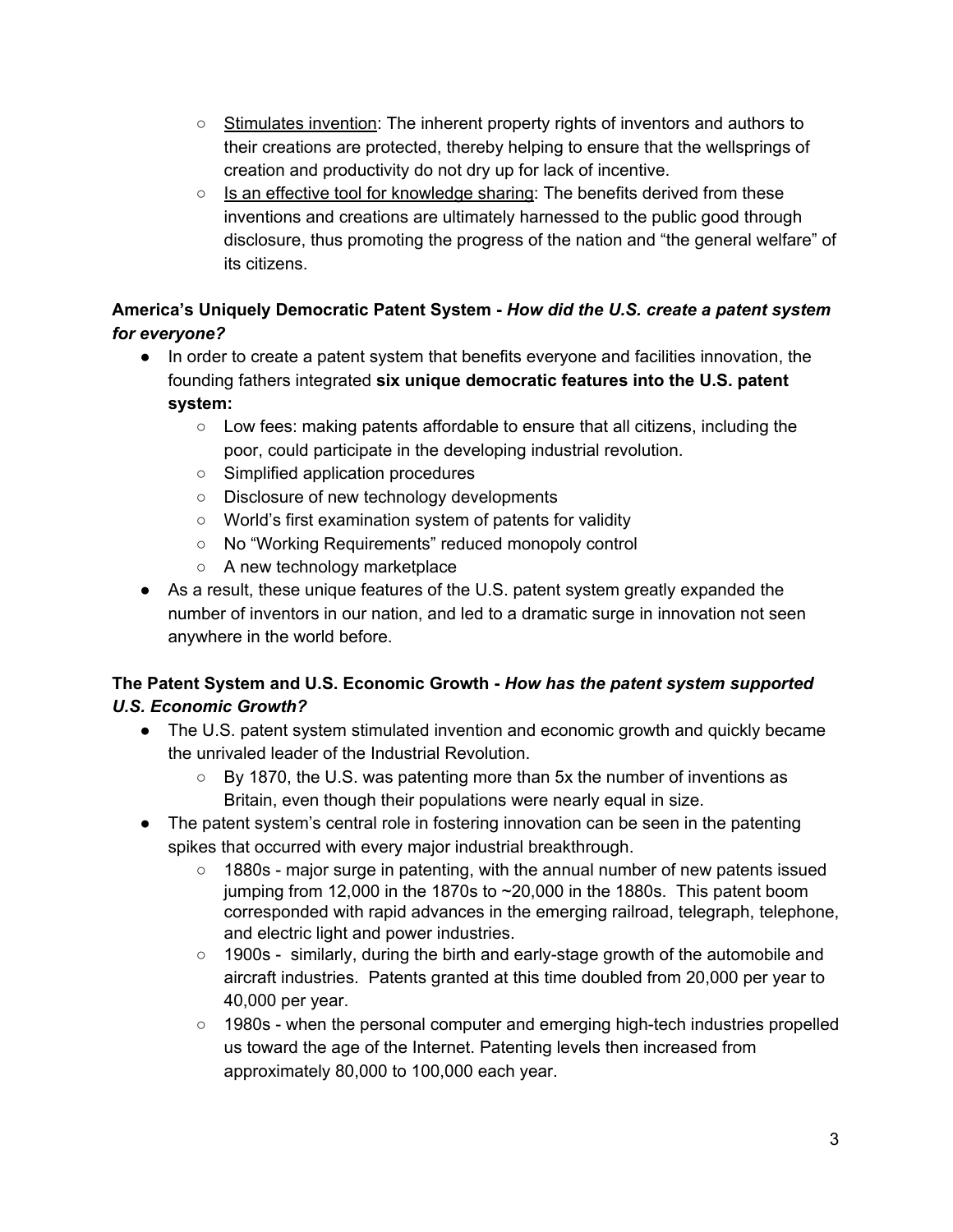○ Today, with the rise of the internet, social media, and smartphones over the last two decades, the number of patent applications filed each year with the USPTO has surged fourfold. In 2014, the USPTO received 578,802 applications, 300,678 of which received a patent.

Requirements and Limitations of Patentability

## **Criteria for Patenting -** *What, Exactly, Can You Patent?*

- Title 35 of the United States Code, also known as "The Patent Act," says that a machine, manufacture, process, or composition of matter can be patented if it demonstrates the following three characteristics:
	- Novelty
	- Non-obviousness, and
	- Utility
- Patentable inventions fall into one of two categories: products or processes.
	- $\circ$  You cannot patent ideas; the most important reason why one thing is patentable and another is not lies in the difference between ideas and applications.
	- You cannot patent mathematical formulas, a law of nature or a natural phenomena; they all exist independently of human intervention, making this knowledge freely available.
- The highest hurdle facing inventors is non-obviousness requirement; the vast majority of rejections at the patent office are for obvious reasons.

#### **● Camera phone example:**

- $\circ$  Inventing the camera phone was not so obvious in meeting the non-obviousness patent requirement.
- While composed of well-known and widely-available components, combining the two did satisfy the non-obviousness requirement because it became more than the sum of its parts, and met a large and previously-unfilled need in the marketplace.
- This is apparent as we see millions of people who take selfies everyday.
- The Patent Act provides two other types of patents, plant and design patents; requirements for plant and design patents are substantially the same as those for utility patents but instead of novelty, utility, and non-obviousness:
	- The criteria for plant patents are novelty, **distinctiveness**, and non-obviousness.
	- The criteria for design patents are novelty, **ornamentality**, and non-obviousness.

## The Patenting Process

#### **Applying for a Patent -** *What can you expect when filing for a patent?*

- *●* To start, an applicant must first determine what type of patent to apply for: utility, design, or plant patent.
- *●* Then, the applicant must determine his filing status: large entity, small entity, or the new category of micro entity created by the America Invents Act of 2011.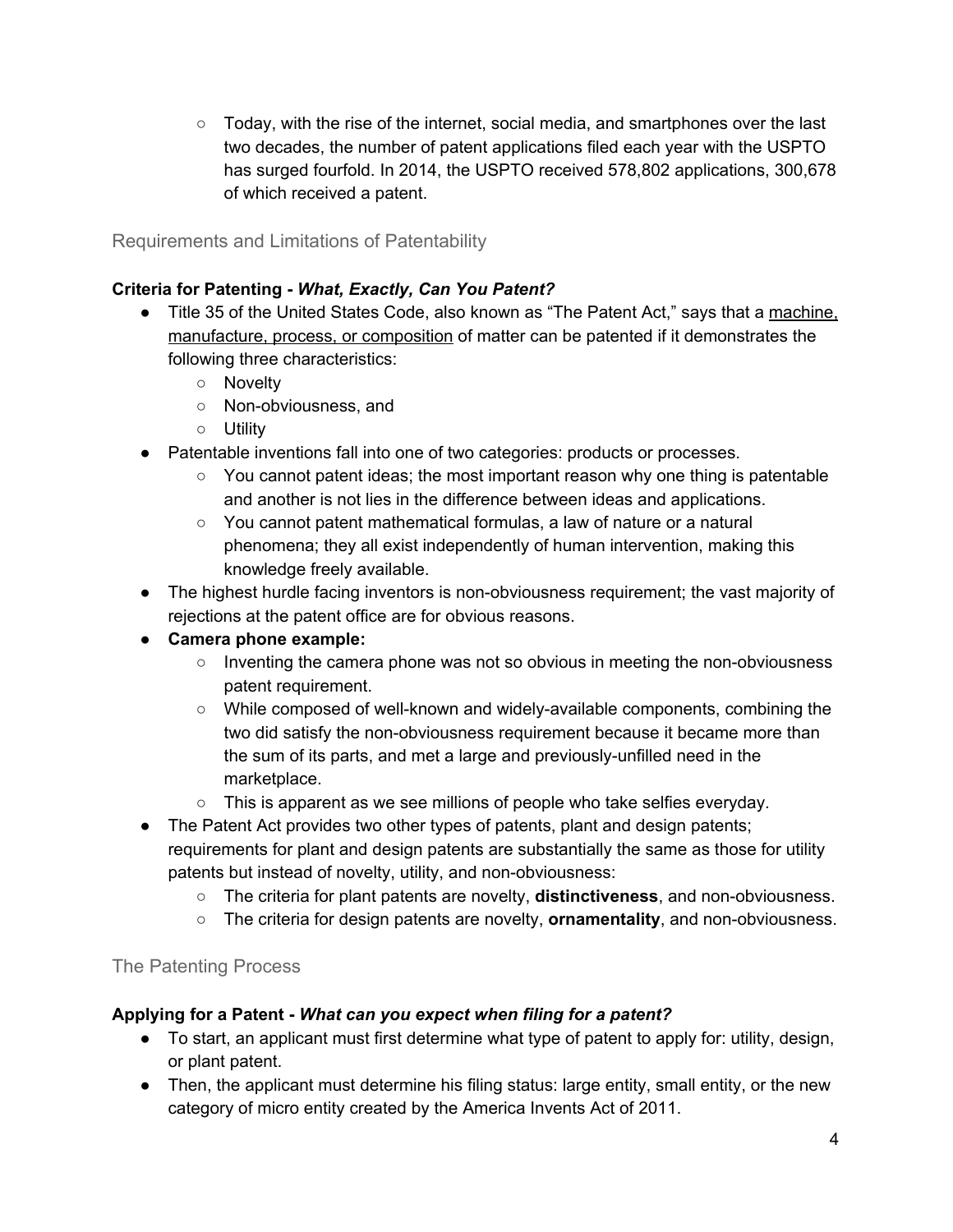- Finally, the applicant must decide whether to file an abbreviated "provisional" patent application versus a complete "non-provisional" one.
	- The most critical task of filing non-provisional applications is to draft the claims, as it will determine the inventor's rights and an infringer's liability.
	- $\circ$  Depending upon how you draft the claims, you could win or lose patent rights at any point in the examination process.
- Once a patent application is submitted and all fees are paid, the patent examiner reviews the application to determine if the invention meets the requirements for patentability.
- If the patent is ready for issuance, upon the examiner accepting all remaining claims, the patent holder pays the applicable fee and the USPTO issues the patent.

## Patent Enforcement Actions

## **Enforcing Patent Rights -** *How are patent rights protected?*

## *Patent Law and Enforcement*

- Patents can be enforced by their owners in U.S. federal courts. It is up to the owner of the patent, the "patentee," to enforce it against infringers by filing a civil case in federal court for patent infringement.
	- It's important to note that patent rights only exclude others from using the patentee's invention; patent holders have the legal right to exclude others from making, using, selling, or importing the patented invention throughout the U.S.
- Patent infringement occurs regardless of the infringer's lack of knowledge of the patent or their intent to infringe it.
- In modern times, patent enforcement has become a long and very expensive process. Patent litigation serves a vital function in society by settling the validity and disputed ownership of patent rights so these can be commercialized into new products, services, and medical treatments.

#### *Patent Infringement*

- If the patentee believes their patent is being infringed, they should first hire a patent trial lawyer; the lawyer will evaluate the patent and the accused device or process to provide a legal opinion about whether or not an infringement exists.
- If infringement is found, options for pursuing a patent infringement claim include:
	- Demand that the alleged infringer stop infringing and pay damages for past infringement.
	- Offer the alleged infringer a license to practice your invention for money, called "royalty."
	- Ignore the infringement, or postpone any action for a time.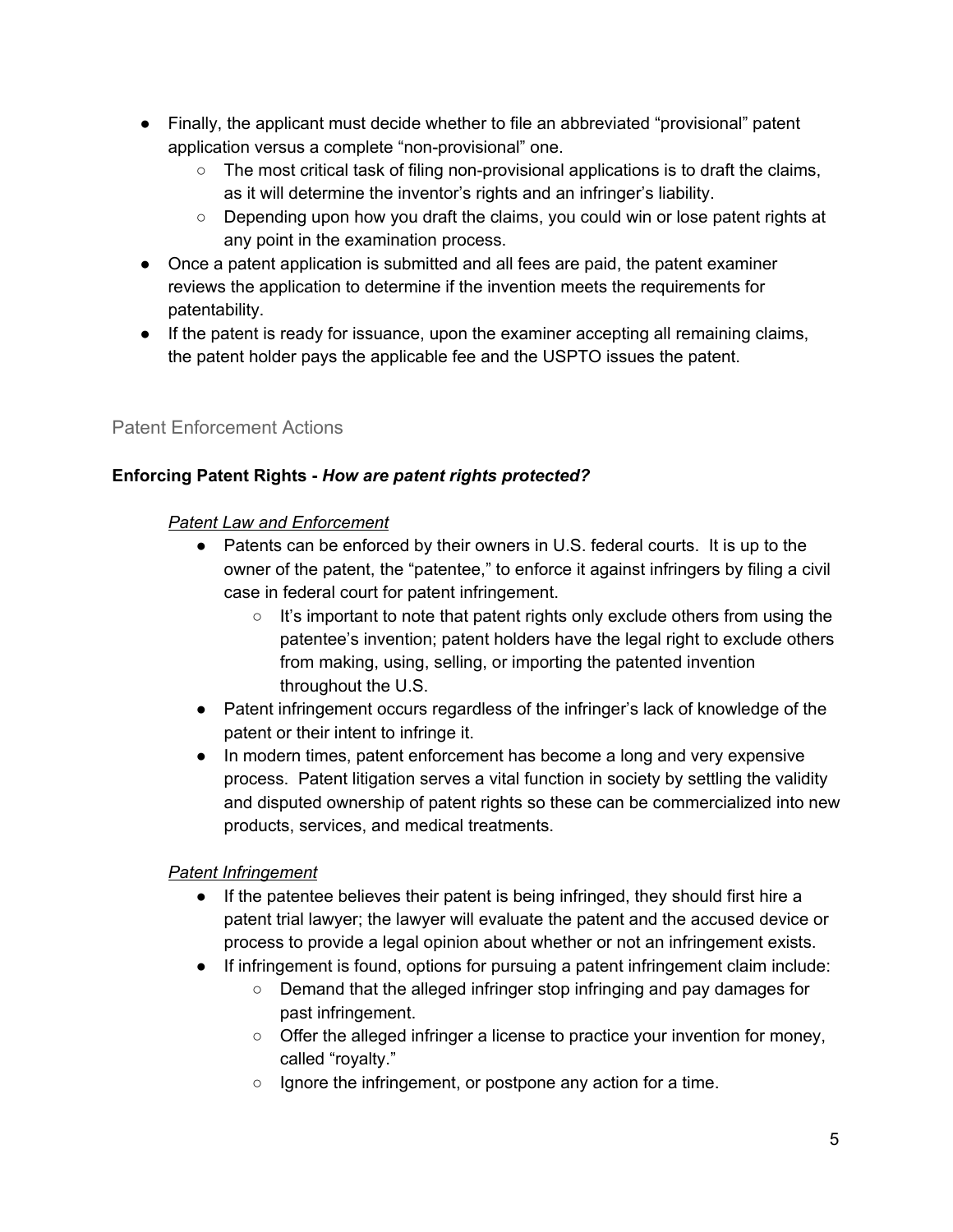○ File a patent infringement lawsuit in federal court against the alleged infringer.

## *Litigation vs. Licensing*

- The best option for pursuing a patent infringement claim depends on the patentee's objectives.
	- $\circ$  Litigation If the objective is to stop a competitor from offering a competing product that infringes one's patent, the patentee has to file a lawsuit and pursue it to completion. However, litigation is costly, anywhere from \$1million to over \$10 million.
	- Licensing If the objective is to obtain royalty for the use of one's invention, the patentee may be able to negotiate a license agreement without the need for litigation.
- Any enforcement effort requires significant time and attention by the patent owner beyond just the out the out-of-pocket expenses for lawyers and litigation expenses.
	- The information and document gathering can add up to hundreds and even thousands of hours.
	- Lawsuits typically take 2-4 years to reach trial; post-trial proceedings can take another six months to a year, and appeals take a few more years.

## **Should You Take the Claim to Court?**

- **●** While time consuming, successful patentees can reap huge monetary damages for another's patent infringement and possibly increased market share.
- **●** Once the decision to enforce a patent through litigation, a series of complex steps begins to determine the who, what, where, when, and how of events.
	- **○** Who determine the corporation or individual(s) who infringed and whether they should be sued individually or collectively.
	- **○** What create a claim chart detailing your patent claims and the product or service that has infringed upon them.
	- **○** Where Determine your location or "venue" options and select the one that aligns most closely with your objectives.
	- **○** When Once infringement has been discovered, the claim should be filed as soon as you have sufficient evidence to prove the claim.
	- **○** How Plaintiffs may select whether their claim is decided by a judge or jury. The complexity of the case often informs this decision.

## **The Rise of Patent Assertion Entities**

*●* By 2012, the majority of patent suits were not brought by companies making products or even by entrepreneurs. Instead, the majority of patent suits came from so-called "patent assertion entities", some of which are pejoratively referred to as "patent trolls."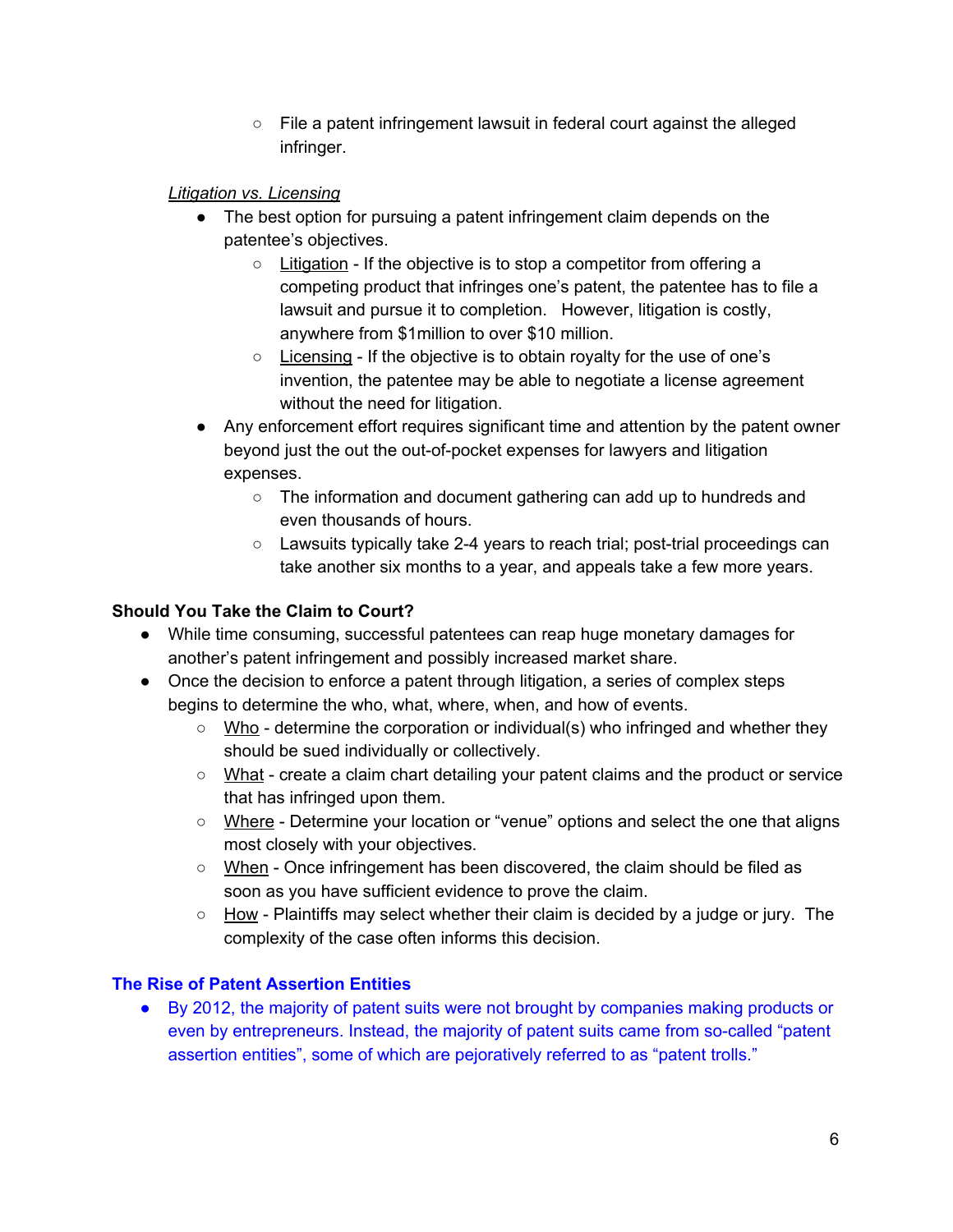- *●* The Federal Trade Commission studied patent licensing and found some patent assertion entities emphasize licensing and high-value patents, and act much like the licensing arm of manufacturing companies.
- However, some "litigation PAEs" file lawsuits not to protect a business from an infringing competitor, but to derive settlement revenue from defendants who are willing to settle for less than it would cost to defend against a patent infringement suit.
	- *○* Patent Troll behavior relies on the threat of litigation expenses in order to extract settlements. U.S. patent litigation costs have become so high that many defendants would rather pay out a settlement than take the issue to court.
	- These activities have proven very profitable for trolls and very expensive for defendants.

## **The Patent Trial and Appeal Board**

- Under the America Invents Act, third parties can challenge patents and, if evidence so warrants, have their claims invalidated by the USPTO's Patent Trial and Appeal Board.
	- This causes a decline in litigation.

## **Mediation and Arbitration** *- What are the alternatives to litigation?*

- The high cost, delay, and disruption of litigation motivate many adversaries to seek alternatives to litigation to resolve their disputes. Two popular alternative dispute resolutions are mediation and arbitration.
	- Mediation is simply an exchange between adversaries overseen by an individual with expertise and/or training in helping parties reach an agreement.
	- The main difference between mediation and arbitration is decisiveness. Mediations result in settlements only if all parties agree to a resolution. In most arbitrations, the parties agree to be bound by the decision of the arbitrator(s).
- Alternative dispute resolutions are often faster, less expensive, and more private, as compared with public lawsuit procedures.
	- $\circ$  The driving force behind ADR is confidentiality. The interactions among the parties and the mediators/arbitrators can be kept confidential, as can any settlements reached.

## **Conclusion**

Intellectual Property (IP) rights are vital to a nation's economic survival; IP comprises an astonishing 38 percent of total U.S. GDP today, and represents 80 percent of the market value of all publicly traded companies in the U.S. As a result, any young person today who does not understand the basics of intellectual property--and its value and role in science, business, and arts professions--will find him or herself at a distinct disadvantage in the world of tomorrow.

● Over the last 40 years, intellectual property has grown from an arcane, narrowly-specialized legal field into a major force in American social and economic life.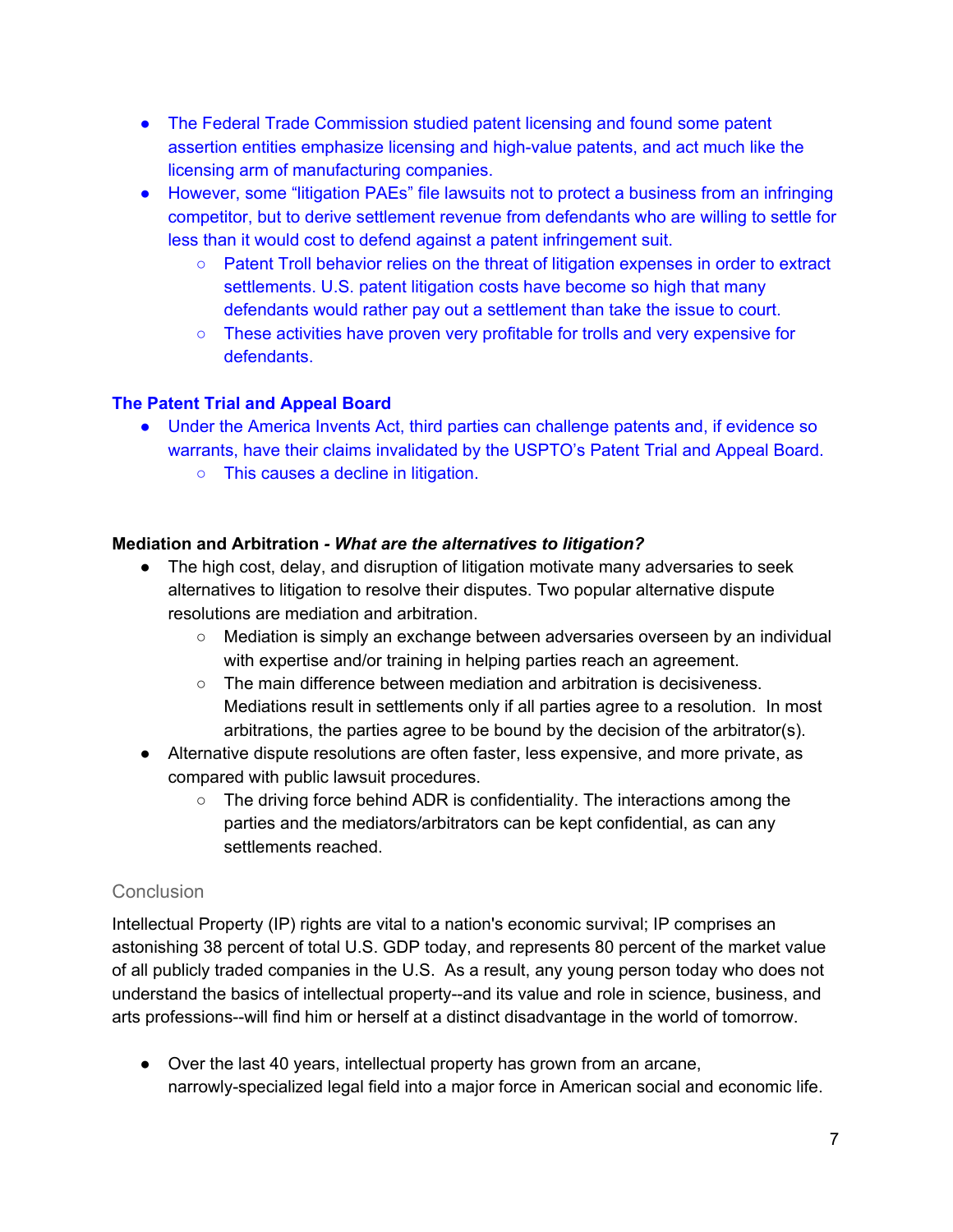- Intellectual property is now the chief engine of wealth creation and economic growth in the world.
- America's patent system helped create the most successful economy on the face of the earth. The Founders designed the world's first democratized intellectual property system, precisely because they believed in the ingenuity of the common citizen.

## PART 3: SUPPLEMENTAL IP SECTIONS

## Copyright

*A copyright is an intellectual property right granted by a government to the author of an original literary, dramatic, musical, artistic, or other eligible creative work. It gives the creator the exclusive right to control how the work is published, reproduced, performed, or displayed.*

- Copyrights are automatically granted to an author at the moment of creation; as a result the work is protected by copyright laws without registration.
	- $\circ$  A copyright holder has the right to prevent unauthorized use of their work but that right comes into conflict with the First Amendment right to free speech - resulting in the doctrine of "fair use."
	- Under certain conditions, others may use some portions of a copyrighted work under "fair use" provisions.
- Patents and copyrights seemingly try to accomplish similar goals, protect the property rights of creators, but they are distinct from one another in important ways.
	- Determining merit can be far more subjective for a creative work than for patent eligible inventions. For this reason, the U.S. does not have an examination system to determine whether a creative work merits copyright protection. This is not the case with patents.
- **● Copyright infringement case in the music industry:**
	- The most significant copyright infringement case in recent years concerning music was the March 10, 2015, verdict against Robin Thicke and Pharrell Williams, the performer and primary songwriter-producer of the 2013 pop hit "Blurred Lines."
	- $\circ$  A federal jury ruled that Thicke and Williams committed copyright infringement by using elements of the 1977 Marvin Gaye classic "Got to Give It Up." The jury awarded Gaye's family \$7.3 million.
	- The case is significant as it challenges the growing practice in contemporary music production of incorporating elements of the work of other artists.

## **Trademarks**

*A trademark is an intellectual property right granted by a government to an individual, business, or legal entity that creates and uses a distinctive word, name, symbol, or device to distinguish its products or services from those from any other entity in the marketplace.*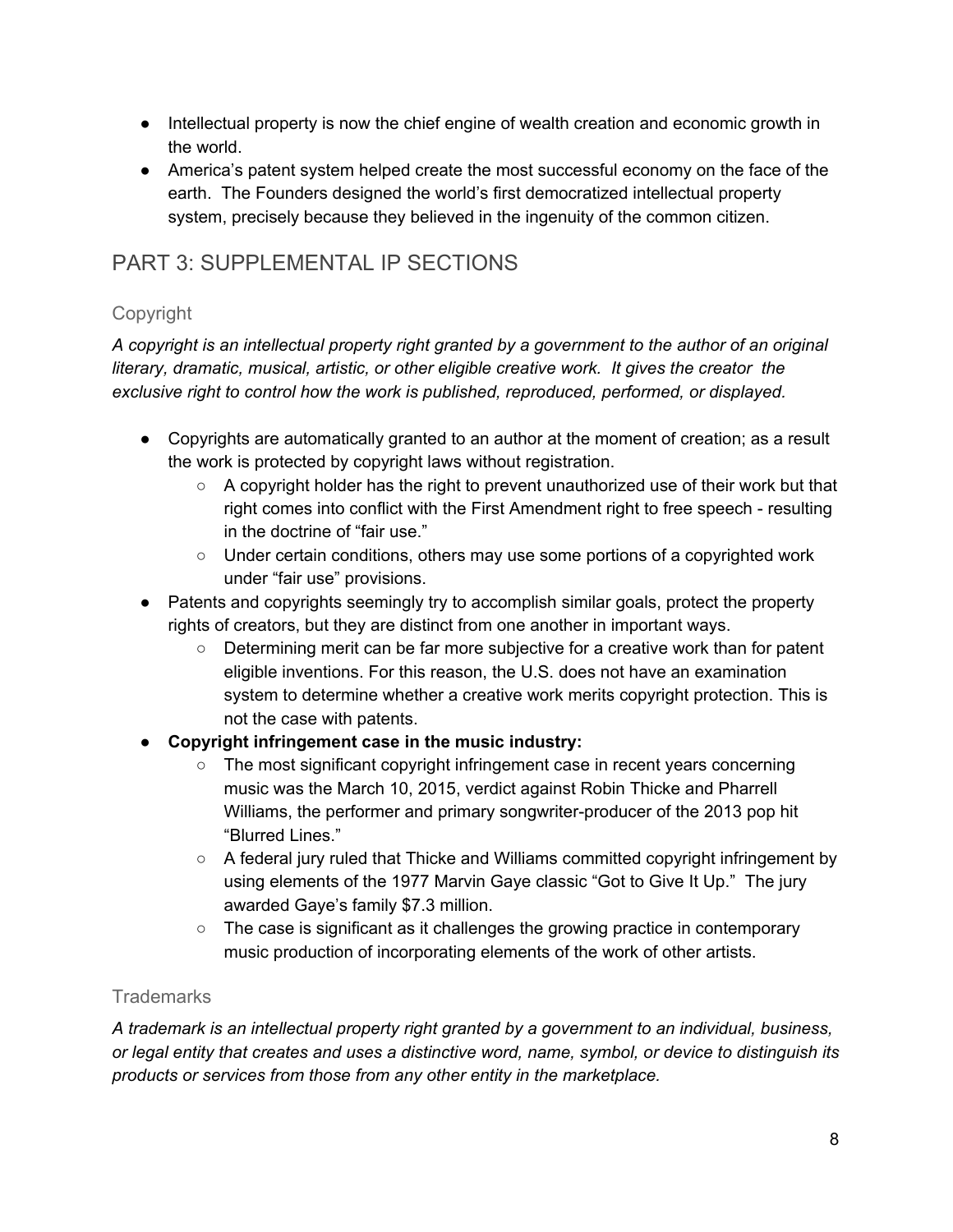- The original purpose of a trademark was to indicate the origin of goods and services to protect the public from confusion.
	- Trademarks developed into guarantees of quality and an avenue for branding.
- **● Nike trademark "Swoosh" example:**
	- Nike's "Swoosh" logo plays a significant role in the company's \$106 billion shoe and apparel business.
	- Nike registered the logo with the U.S. Patent and Trademark Office in 1971. Nike founder paid a mere \$35 for the design but today, the logo is worth an estimated \$20 billion.
	- The logo is also recognized around the world as a symbol of Nike's quality workmanship and design. Also, its vital role in protecting Nike's market share and reputation explains why the company so strenuously protects its trademark rights from being infringed by counterfeiters.
- Trademarks offer similarities with other IP rights through
	- The power to encourage and reward creative enterprise.
	- $\circ$  The goal of marshaling the benefits of creative endeavor to the public good.
- Trademarks are different from other IP rights in three key areas:
	- $\circ$  The legal foundation comes from the commerce Clause of the Constitution, giving Congress the authority to regulate interstate commerce and enact whatever is necessary.
	- They are not limited in duration; trademarks are granted in perpetuity as long as they are not abandoned by the owner.
	- $\circ$  They exist only in conjunction with commercial activity. A trademark cannot be obtained by mere adoption, they can only be acquired through commercial use via the sale of goods and services.

## Trade Secrets

*Trade secret law is a source of protection for intellectual property that serves as an alternative to patent or trademark law; requiring that the intellectual property not be publicly disclosed.*

- Trade secret is an alternative and valuable way to protect intellectual property.
	- Trade secret law requires that the intellectual property not be disclosed, whereas patent and trademark law require just the opposite.
	- $\circ$  The subject matter of a trade secret may be anything that derives value by not being publicly known can be a protectable trade secret.
- **● Coca Cola trade secret example:**
	- The vault which holds the secret formula for Coca Cola may be the most valuable trade secret in the world.
	- The company presents the formula as a closely held trade secret only known by a few employees, as a key publicity, marketing, and intellectual property protection strategy.
- Advantages of trade secret law: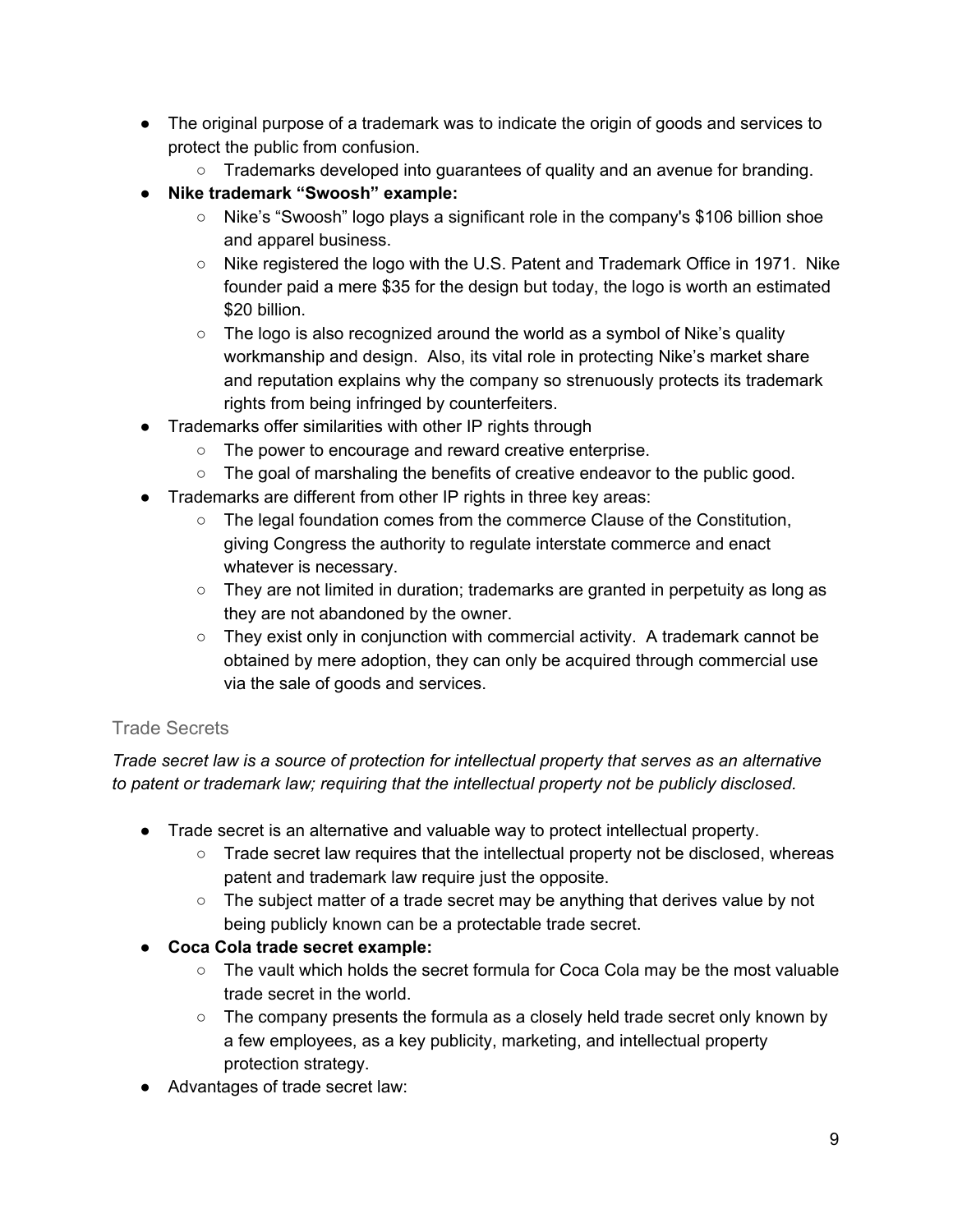- Trade secrets provides indefinite future protection, so long as the trade secret stays a secret.
- Trade secret protection prevents the disclosure or use of the trade secret by one whom the secret was disclosed in confidence.
- Disadvantages of trade secret law:
	- Trade secret law does not offer any protection against the use of the same intellectual property that is independently derived or reverse engineered by a competitor.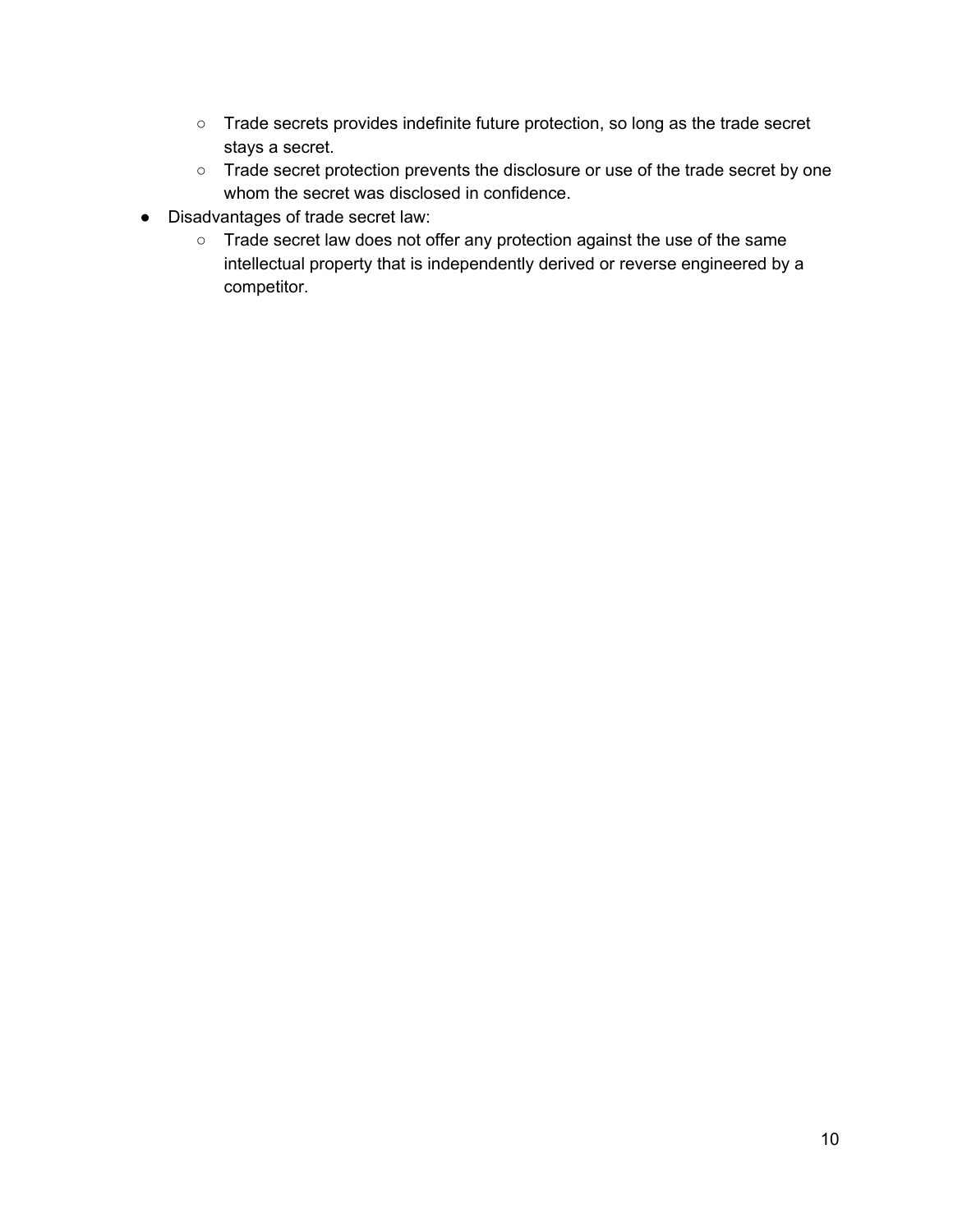#### **KEY TERMS**

**Arbitration** - is a process in which the parties to a dispute present arguments and evidence to a dispute resolution practitioner (the arbitrator) who makes a determination.

**Bargain Theory -** The premise that people will be encouraged to invent new products and services that benefit society if they are likely to profit by doing so.

**Complaint** - A legal document filed that sets out why the filing party believes their claim against the defendant is valid.

**Copyrights -** A copyright is an intellectual property right granted by a government to the author of an original literary, dramatic, musical, artistic, or other eligible creative work.

**Defendant** - The party against which an action is brought.

**Design Patents -** A type of patent granted to protect new, original, and non-obvious ornamental designs for articles of manufacture.

**Fair Use Provisions -** Allow the use of portions of copyrighted material for specific purposes, including, criticism, comment, news reporting, teaching, scholarship, and research, that ultimately serves the public interest in doing so.

**Intellectual Property -** Creations of intellect, such as inventions and artistic works.

**Large Entity** - An entity with more than 500 employees.

**License** - An agreement made with the patent owner for permission to make, use, offer to sell, sell or import the patented invention, usually based upon payment of a fee.

**Litigation** - An action brought in court to enforce a particular right.

**Mediation** - An informal type of dispute resolution in which a third party (mediator) helps two parties come to an agreement.

**Micro Entity** - An entity with a gross income less than three times the U.S. median household income.

**Natural Rights Theory -** The premise that the product of mental labor is by all rights the property of its creator, no less than the product of physical labor is the property of its creator (or of the person who purchases it from that creator).

**Non-obviousness -** A patent requirement that ensures that the idea is inventive.

**Non-provisional Patent Application** - A complete non-provisional application differs from a provisional in that a non-provisional must contain at least one claim and is to be [examined.](https://en.wikipedia.org/wiki/Patent_examination) A non-provisional application may also [claim priority](https://en.wikipedia.org/wiki/Priority_right) to a prior filed application, which is not permitted with provisional applications. **Novelty -** A patent requirement that ensures that the idea is new.